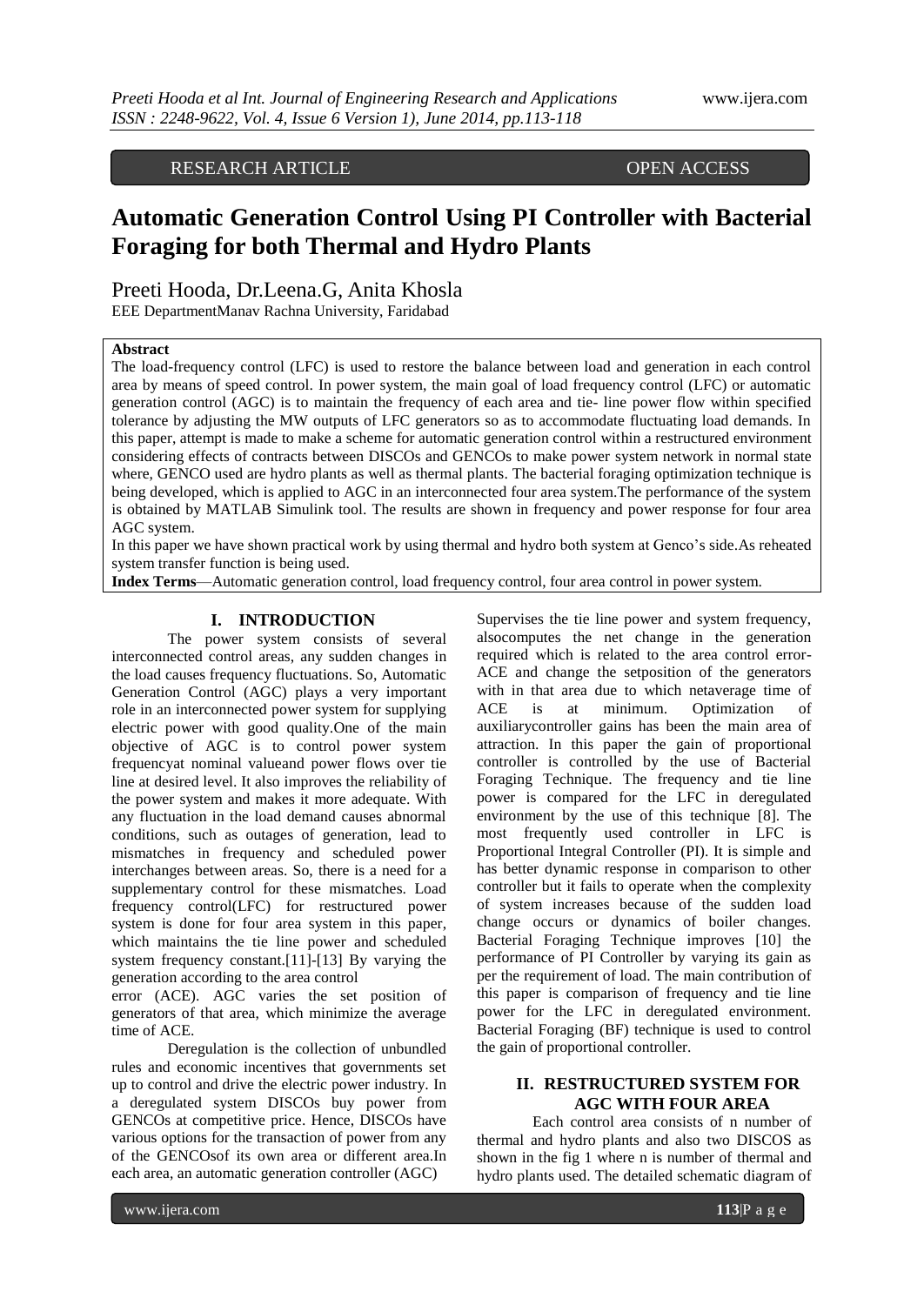four area thermal and hydro system is also given in fig. Power system is restructured to improve the system reliability and to maintain a proper balance in between the demand and supply. Restructured power system is basically divided into three parts GENCOs (generating companies), TRANSCOs (transmission companies), and DISCOs (distribution companies).

As there are several GENCOs and DISCOs in the deregulatedstructure, a DISCO has the freedom to have a contract with any GENCO for transaction of power. A DISCO may have a contract with a GENCO in another control area. Such transactions are called "bilateral transactions." All the transactions have to be cleared through an impartial entity called an independent system operator (ISO). The ISO has to control a number of so-called "ancillary services," one of which is AGC.[2][3][11][13]. To stabilize the contracts between GENCOs and TRANSCOs, the concept of DISCO participation matrix (DPM) is being used. DISCO participation is in the matrix form where row represents number of GENCOs and columns represents number of DISCOs. Some of the areas may have the uncontracted loads which cause sudden load change in the system and hence the frequency of the system deteriorate. The total load on the GENCOs of an area is the sum of cpf s (elements of DPM) and the pu MW load of all the DISCOs of that area. Entry in DPM is a fraction of total load power contracted by bilateral contract.

#### **III. Four Area power system**

Power systems have variable and complicated characteristics and comprise different control parts and alsomany of the parts are nonlinear [14]. These parts are connected to each other by tie lines and need controllability of frequency and power flow [13]. Interconnected multiple-area power systems can be depicted by using circles.



Fig-1 Simplified interconnected power system diagram

## **IV. Configuration of power system under deregulated environment. The Disco Participation Matrix will be:-**

| $cpf1,1$ $qpf1,2$ $cpf1,3$                        | cpf1,8                                                                                                                                   |                                   |
|---------------------------------------------------|------------------------------------------------------------------------------------------------------------------------------------------|-----------------------------------|
|                                                   |                                                                                                                                          |                                   |
|                                                   |                                                                                                                                          |                                   |
| $\frac{cpf4}{1}$ $\frac{dpf4}{2}$ $\frac{cf4}{3}$ | $\overrightarrow{cpf4,8}$                                                                                                                |                                   |
| $DPM =$ :                                         |                                                                                                                                          |                                   |
|                                                   |                                                                                                                                          |                                   |
|                                                   |                                                                                                                                          |                                   |
|                                                   |                                                                                                                                          |                                   |
| $cpl5,1$ $cpf15,2$ $cpf15,3$                      |                                                                                                                                          | cpf15,8                           |
|                                                   |                                                                                                                                          |                                   |
|                                                   |                                                                                                                                          |                                   |
|                                                   | $0.2 \quad 0 \quad 0 \quad 0.1 \quad 0 \quad 0 \quad 0$                                                                                  |                                   |
|                                                   | $0$ 0.2 0 0 0 0 0 0.4                                                                                                                    |                                   |
|                                                   | $0 \t 0 \t 0 \t 0 \t 0 \t 0 \t 0 \t 0$                                                                                                   |                                   |
|                                                   | $0 \t 0 \t 0.1 \t 0 \t 0.2 \t 0 \t 0$                                                                                                    |                                   |
|                                                   | $0$ 0.1 0 0.2 0 0 0.3                                                                                                                    | $\bm{0}$                          |
|                                                   | $0.2$ 0 0.40.3 0 0 0 0                                                                                                                   |                                   |
|                                                   |                                                                                                                                          |                                   |
| $DPM =$                                           |                                                                                                                                          |                                   |
|                                                   | $\begin{array}{cccccccc} 0 & 0 & 0 & 0 & 0 & 0 & 0 & 0 \\ 0 & 0 & 0 & 0 & 0 & 0 & 0 & 0 \\ 0 & 0.1 & 0 & 0 & 0.30.4 & 0 & 0 \end{array}$ |                                   |
|                                                   | $0 \t 0 \t 0 \t 0 \t 0 \t 0.2 \t 0 \t 0$                                                                                                 |                                   |
|                                                   | 0.2 0.3 0.2 0 0.5 0 0.5 0                                                                                                                |                                   |
|                                                   | $0.2$ 0 0.10.2 0 0.2 0 0.5                                                                                                               |                                   |
|                                                   | 0.2 0.3 0.20.20.2 0 0.20.1                                                                                                               |                                   |
|                                                   | $0 \t 0 \t 0 \t 0 \t 0$<br>$\theta$                                                                                                      | $0\quad 0$                        |
|                                                   | $\overline{0}$<br>$\mathbf{0}$<br>$0\quad 0$                                                                                             | $0\quad 0$<br>$\overline{0}$<br>0 |
|                                                   |                                                                                                                                          |                                   |

The cpf is the contract participation factor. In DPM diagonal element shows the local demand. The demand of one region's discos value to the another region's GENCO value is shown by the off diagonal element. The steady system consists of fourarea. Area-1 consists of three GENCOs and two DISCOs. Their contracts at some instant of time is taken as per DPM matrix shown above. The actual and scheduled steady state power flows on the tie line is given as:-

ΔPtiei-j, schedule= [ Demand from genco of area i by disco of areaj –Demand from genco of area j by disco of area i ]

At any given time, the tie line power error is given  $bv$ :-

ΔPtiei-j, error = ΔPtiei-j, actual - ΔPtiei-j, schedule.

The tie-line power error vanishes in the steady-state as the actual tie-line power flow reaches the scheduled power flow. This error signal is used to generate the respective ACE signals which is given to the ISO is:-

 $ACEi = Bi \Delta f\hat{i} + \Delta P\hat{f}$ iei-j, error

Δfi is change of frequency of area i andBi is frequency Bias factor of area i

: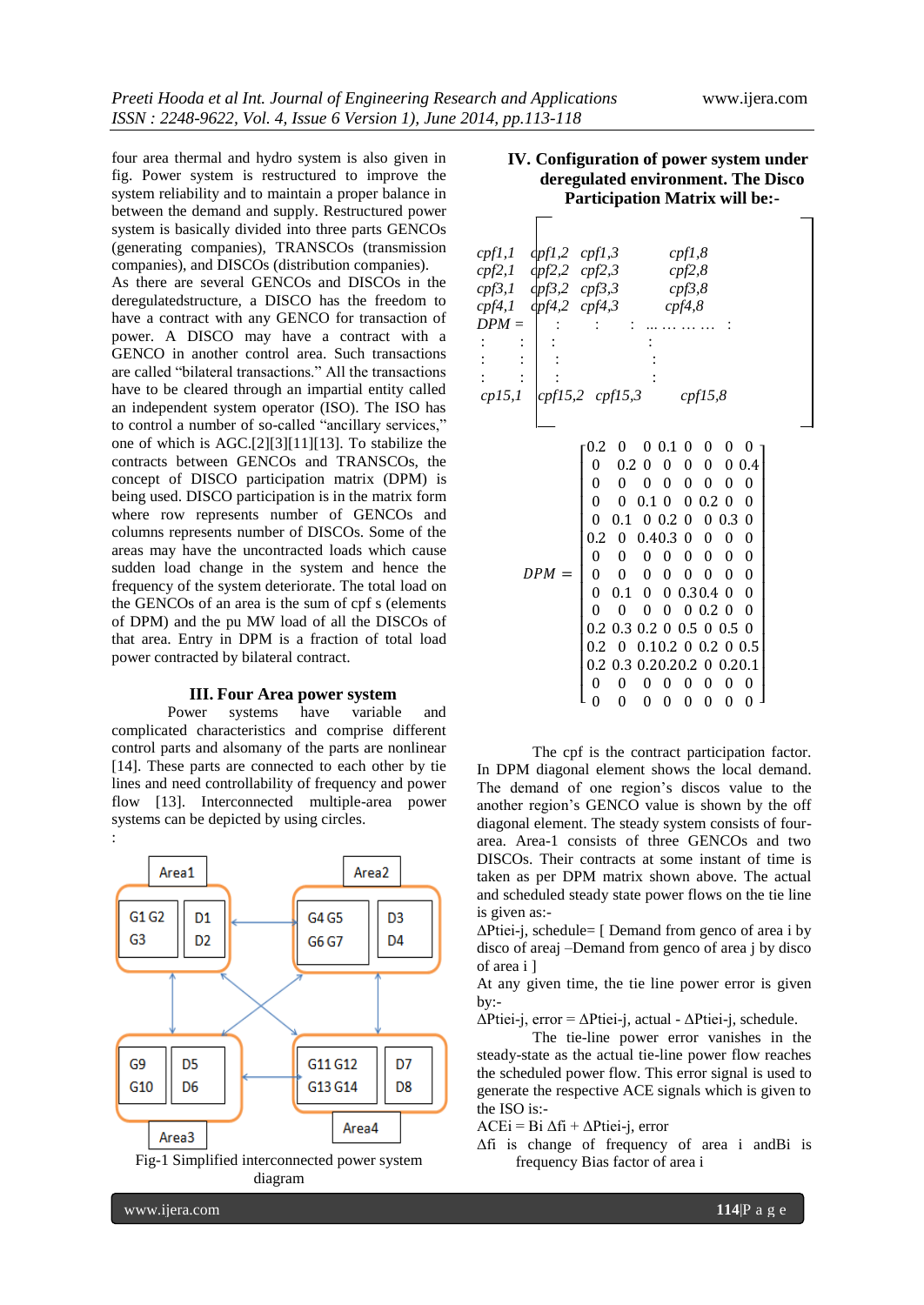For four area system contracted power supplied by i-

the GENCO is given as: ∆P Mi ij Lj  $=$  cpf  $\Delta P$  where N is the number of discos. ∆P  $M1 = \text{cpf } \Delta P$ <br>  $\text{cpf } \Delta P$ <br>  $\text{cpf } \Delta P$ <br>  $\text{cf } \Delta P$ <br>  $\text{cf } \Delta P$ <br>  $\text{cf } \Delta P$ <br>  $\text{cf } \Delta P$ <br>  $\text{cf } \Delta P$ + cpf  $\Delta P$ <br>+ cpf  $\Delta P$ <br>16 L6  $\text{cpf}_{13} \Delta P$ <sub>I</sub> + +  $\text{cpf}_{17} \Delta \text{P}_{\text{L7}} + \text{cpf}_{18} \Delta \text{P}_{\text{L8}}$ Where, 3 Actual Power output by each GENCOs  $\Delta P_{M1} = 0.2 \Delta P_{L1} + 0.1 \Delta P_{L4}$  $\Delta P_{M1} = 0.2$  x0.1 + 0.1x0.1= 0.03 pu  $\Delta P_{M2} = (0.2 \times 0.1 + 0.4 \times 0.1) = 0.06$ ,  $\bullet$   $\Delta P_{M3} = 0$ ,  $\Delta P_{M4} = (0.1 \times 0.1 + 0.2 \times 0.1) = 0.03$ ,  $\Delta P_{M5} = (0.1 \times 0.1 + 0.2 \times 0.1 + 0.3 \times 0.1) =$ 0.06,  $\Delta P_{M6}$  =(0.2 x0.1 + 0.4x0.1 +0.3x0.1) = 0.09,  $\Delta P_{M7} = 0$ ,  $\Delta P_{\text{M8}} = 0$ ,  $\Delta P_{M9} = (0.1 \times 0.1 + 0.3 \times 0.1 + 0.4 \times 0.1) =$ 0.08,  $\Delta P_{M10} = (0.2 \times 0.1) = 0.02$ ,  $\Delta P_{M11}$  =(0.2 x0.1 + 0.3x0.1 + 0.2x0.1  $+0.5x0.1 + 0.5x 0.1 = 0.17$ ,  $\Delta P_{M12}$  =(0.2 x0.1 + 0.1x0.1 +0.2x0.1  $+0.2x0.1 +0.5x0.1 = 0.12$ ,  $\Delta P_{M13}$  =(0.2)  $x0.1+0.3x0.1+0.2x0.1+0.2x0.1+0.2x0.1+$  $0.2x0.1+0.1x0.1) = 0.14$ ,  $\Delta P_{M14} = 0$ ,  $\Delta P_{M15} = 0.$ The schedule tie line powers are:-  $\Delta P_{\text{tie1-2, schedule}}$  =-  $(0.2x0.1 + 0.1x0.1)$ 

 $+(0.1x0.1) = -0.02pu$ 

- $\Delta P_{\text{tie }1-3, \text{ schedule}} = -(0.1 \times 0.1) = -0.01 \text{pu}$  $\Delta P_{\text{tie}1-4, \text{schedule}}$ =-
- $[(0.2x0.1+0.2x0.1+0.2x0.1)+(0.3x0.1+0.3$  $x(0.1)]+(0.4x(0.1))=-0.08$ pu
- $\Delta P_{\text{tie}2-3, \text{ schedule}} = 0.2 \times 0.1 = 0.02 \text{pu}$
- $\Delta P_{\text{tie2-4}}$ , schedule=0.3x0.1 +  $[(0.2x0.1+0.1x0.1+0.2x0.1)]$  $(0.2x0.1+0.2x0.1)$ ] = 0.06pu
- $\Delta P_{\text{tie}3-4, \text{ schedule}} = -(0.5 \times 0.1 + 0.2 \times 0.1 +$  $0.2x0.1) = 0.09pu$

For optimal design, we must formulate the state model. This is achieved by writing the differential equations describing each individual block of figure in terms of state variable. In this paper the dynamic performance is using obtained by MATLAB software for  $\Delta$ ,  $\Delta$ Pgikand  $\Delta$ Ptiei-j for different load disruption.



.Fig-2 Block diagram of four area interconnected power system under the deregulated environment

#### **A. Bacterial foraging optimization technique**

It is recently epoch computation technique, named as Bacterial foraging(BF) which has been projected by Passino.

The bacterial foraging optimized the controller gains and other parameters. The BF technique dependent on the deportment of E.coli bacteria which is found in the human intestine.[7] This isthe bacteria generally found in groups and they will try to find food in minimum time with maximum energy and avoid the bruising phenomena. The detail algorithm is presented in Ref. [ 12]. In this simulation work the parameter for coding is to be S=10, Nc=10,  $Ns=3$ ,  $Nre = 15$ ,  $Ned=2$ ,  $Ped=0.25$ . D(attr.)=0.061,W(attr.)=0.04,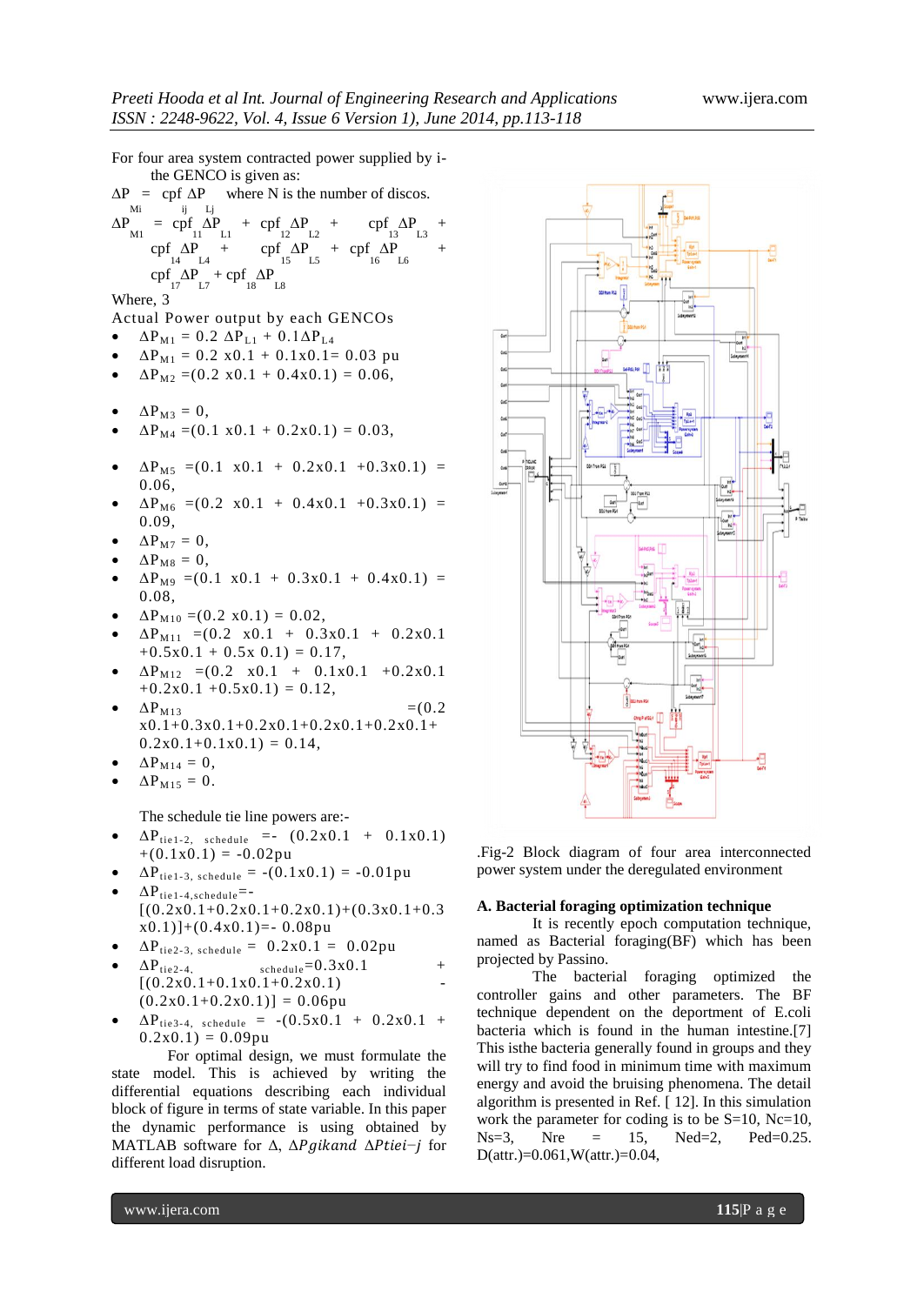$H(repellent)=0.061$ ,  $W(repellent)= 10$  and  $P=18$ considered.  $J = (\Delta f i)2 + (\Delta P t i e)2$ *dtB.* 

## **B. Result And Analysis**

The simulation is carried out on Four-Area interconnected deregulated system. The PI controller is implemented with and without bacterial foraging technique. The integral constant Ki is optimized and used in simulation in two different model of the system. In this system frequency of the system is compared. The tie line power is also considered before and after the deregulation. The simulation result are shown in  $fig(3)$  to  $fig(14)$ . Using Simulink/MATLAB formulation the optimum AGC controller gain value, representing the scheduling of generators, tie line power exchange are done. With the help of BF algorithm frequency of the system are shown in fig(7) for four-Area conventionalcontroller, with BF controller are considered.

## *C*. Frequency comparison of different areas







Figure 4 Frequency control in area2







Figure6 Frequency control in area4



Figure7Actual value of frequency deviations D.Tie line power comparision

Figure8 Del Tie line1-2 with and without BFO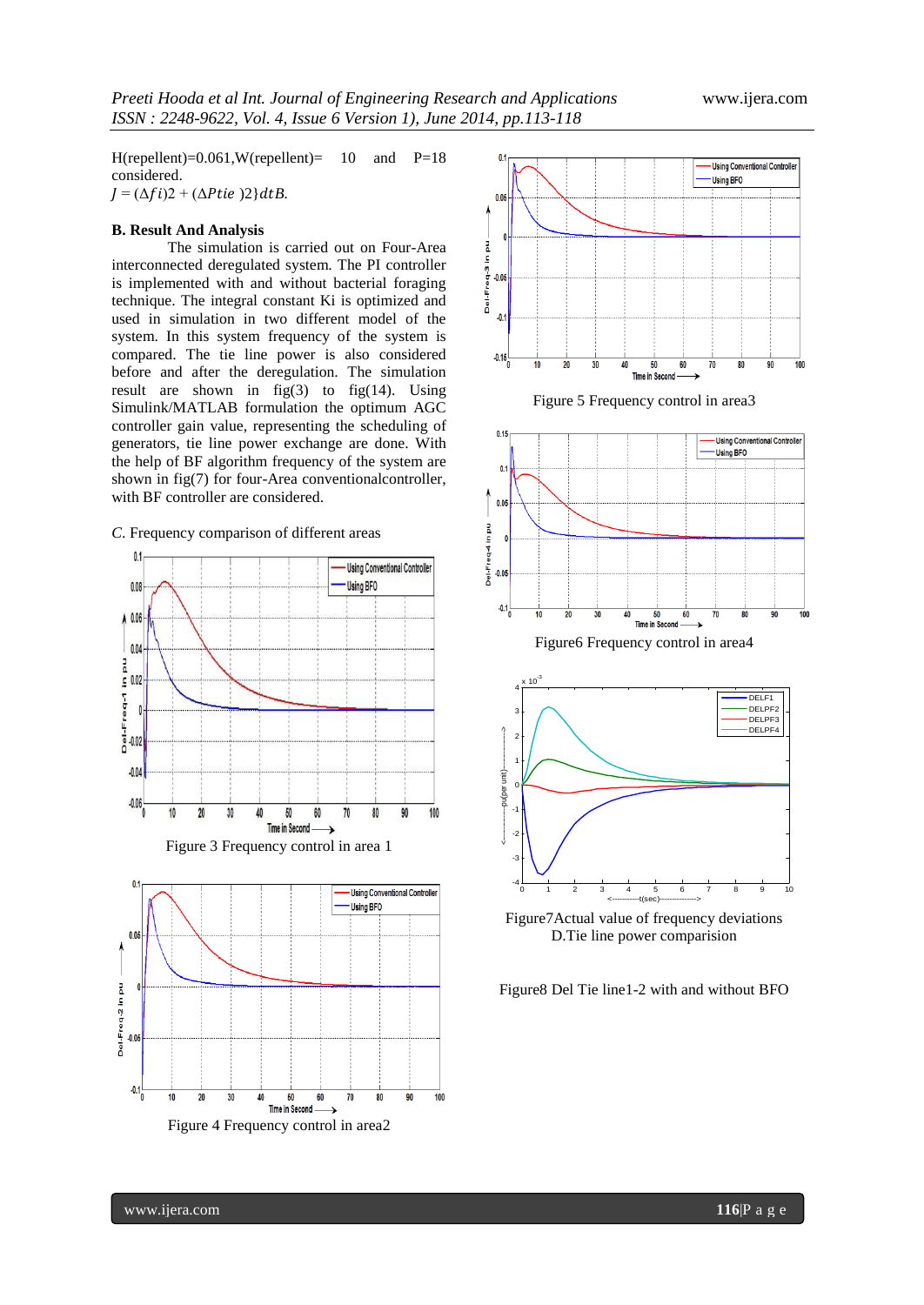

Figure9 Del Tie line 1-3 with and without BFO



Figure 10 Del Tie line 1-4 with and without BFO



Figure 11 DelTie line2-3 with and without BFO











# **Settling Time(second)**

|                                    | Del-F2<br>(Area-<br>1) | (Area-<br>2) | $Del-F2   Del-F3$<br>(Area-<br>3) | Del-F4<br>(Area-<br>4) |
|------------------------------------|------------------------|--------------|-----------------------------------|------------------------|
| With<br>conventional<br>controller | 68.4                   | 70.2         | 69.6                              | 71.3                   |
| ■ With BFO<br>controller           | 32.4                   | 33.3         | 29.9                              | 31.8                   |

**E Nomenclature**

*Δ Deviation s Derivative in terms of Laplace f frequency ω Angular speed Tg Governor time Constant Tij Coefficient of i-j tie Line*